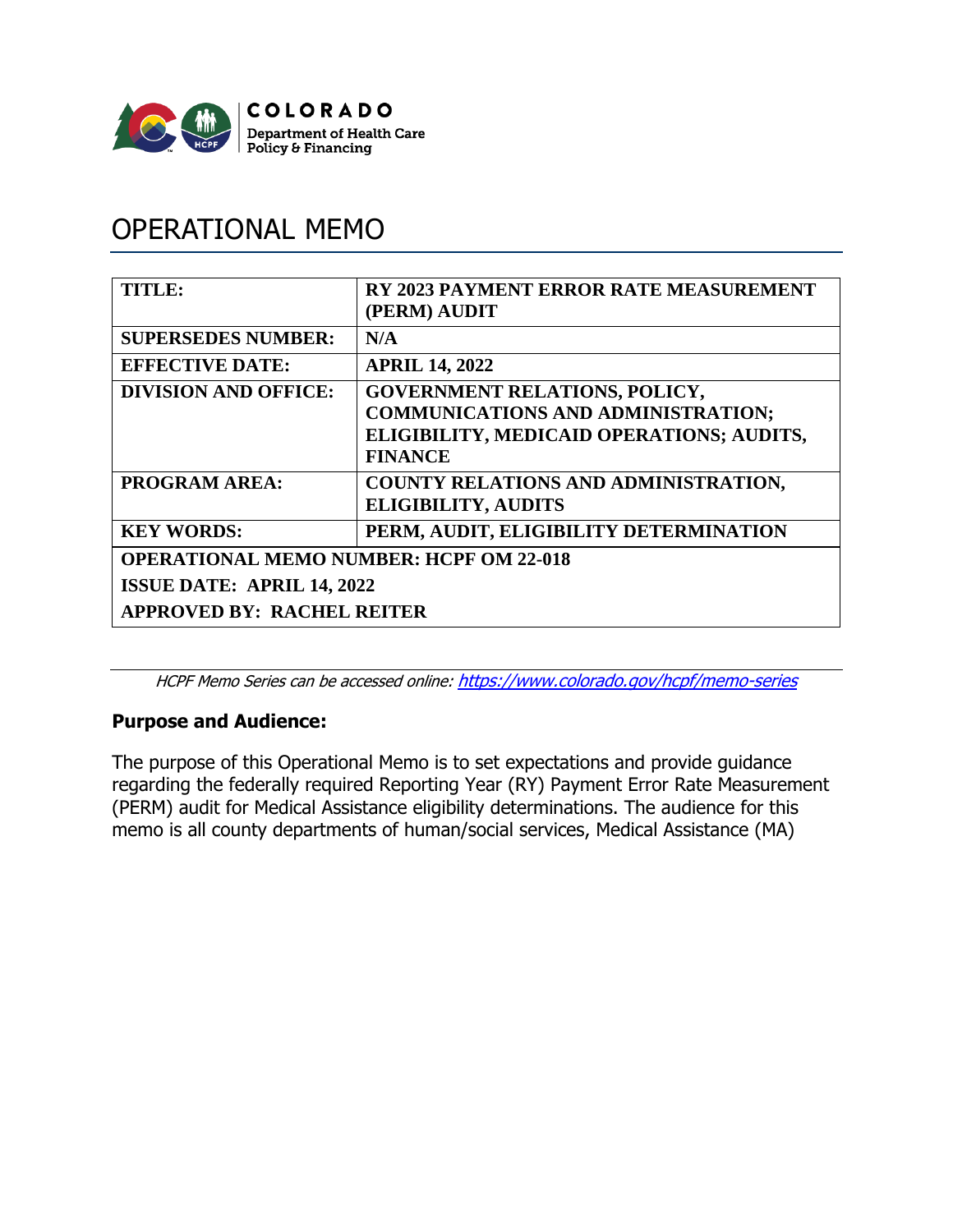Sites, and Eligibility Application Partners (EAPs), collectively known throughout this memo as Eligibility Sites.

The Department of Health Care Policy and Financing (the Department or HCPF) and eligibility sites who conduct eligibility determinations are subject to review and compliance with federal audit requirements.

## **Information:**

#### **Definitions**

ART: Audits Research Team acts as the liaison between the PERM program and eligibility sites by requesting case files and additional information for the Eligibility Review Contractor.

CBMS: Colorado Benefits Management System.

EDMS: Electronic Document Management System found in CBMS.

ERC: Eligibility Review Contractor is the federal government's contractor performing the review of eligibility determinations for PERM.

PERM: Payment Error Rate Measurement is the federal government's audit program that determines improper payment error rates.

#### What is PERM?

PERM is an audit program developed and conducted by the federal government to comply with law. The program examines eligibility decisions and payments to providers for Health First Colorado (Colorado's Medicaid Program) and Child Health Plan Plus (CHP+) for accuracy. PERM helps the Department identify areas for improvement and helps cut down on fraud, waste and abuse.

PERM is required by federal law, known as the Payment Integrity Information Act of 2019. PERM determines improper payment error rates and estimates of improper expenditures must be reported to the federal government. States and counties must create and implement countermeasures to reduce erroneous eligibility determinations and resulting expenditures; these must also be reported.

When PERM determines that an eligibility determination was erroneous resulting in improper expenditures, States are required to return the federal share of overpayments. Per 42 C.F.R. Section 431.1010, if a State's PERM eligibility improper error rate exceeds 3%, the federal government may penalize the State by withholding substantial federal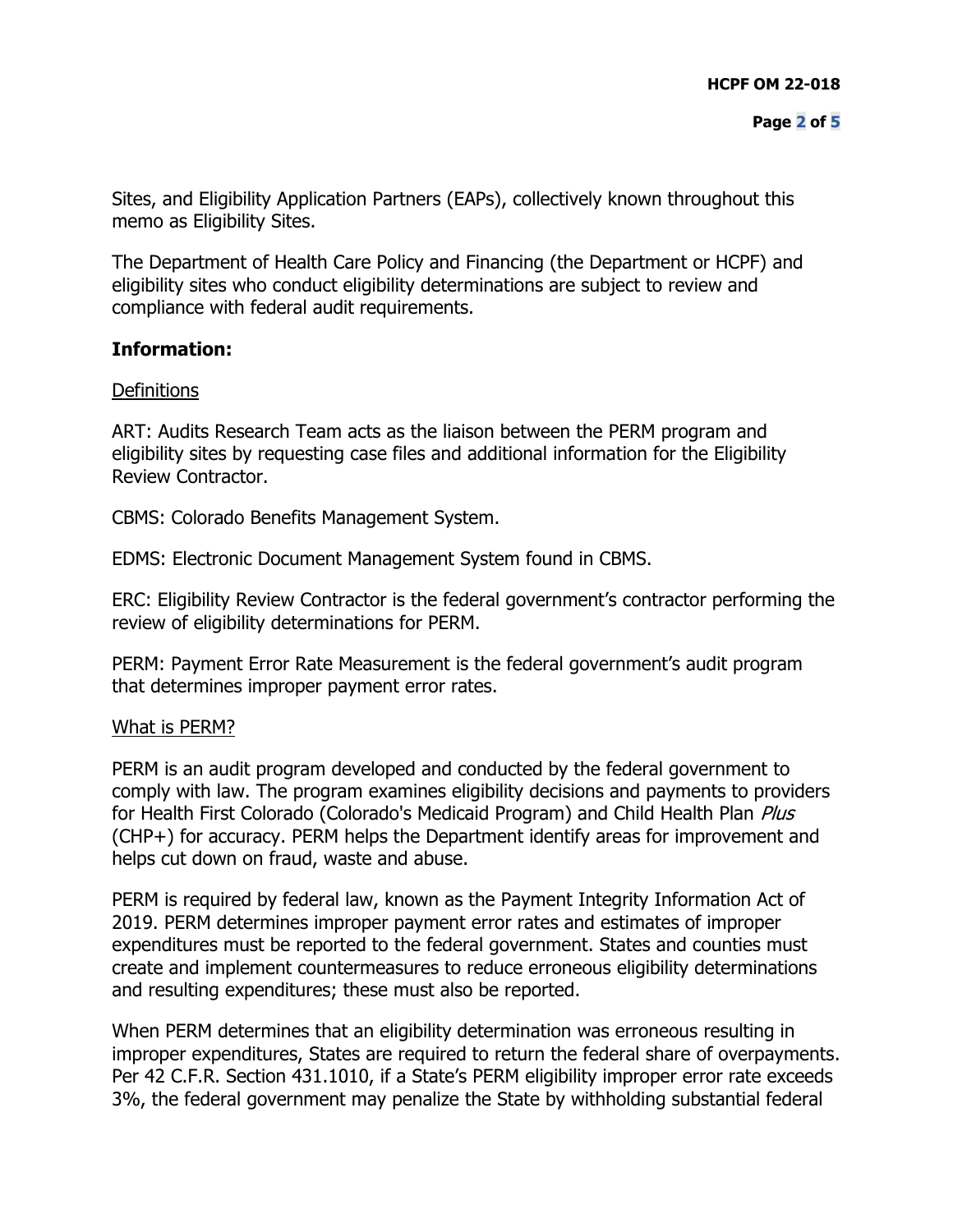funding. In addition, it is critical to recognize the cost of incorrect enrollments beyond payment errors. Any time a determination of eligibility is authorized for an individual who is not truly eligible for the program, the state and federal governments must pay for administrative and claims-related costs, such as behavioral health capitation or payments to the Regional Accountable Entity. These costs must be paid for all enrolled members, causing federal and state costs if the individual was incorrectly enrolled.

## How does PERM work?

PERM occurs every three years and reviews the State's improper payment error rate resulting from eligibility determinations made for Health First Colorado and CHP+. PERM will pull a random selection of medical services claims and review both the claim and the eligibility determination that allowed for the claim to be paid. The eligibility determination review involves all eligibility sites that conducted the eligibility determination on behalf of the State.

When the eligibility determination review is conducted, the review determines whether the last eligibility determination action made by the eligibility site worker for the member on a medical service claim that was expended was correctly paid. The eligibility determination review is performed by a federal contractor, Booz Allen Hamilton (BAH) and is also known as the PERM Eligibility Review Contractor (ERC).

Only the Department staff will work directly with the ERC; eligibility sites will work directly with the Audit Research Team throughout the PERM review.

#### Eligibility Determination Review

The eligibility determination review will begin in February 2021 and conclude in spring of 2023. During the review, counties and eligibility sites must comply with federal and state audit requirements and ensure that case files submitted for review are complete and in their entirety.

To complete the review, the ERC will:

- Access the Colorado Benefits Management System (CBMS)
- Review the case and case documents
	- $\circ$  If a case file is not in the State Electronic Document Management System (EDMS), it will be requested from the site that conducted the eligibility determination and/or the site that collected the original document
- Request additional documents from HCPF, if needed
	- $\circ$  The Eligibility Site may have to provide to HCPF any additional documents in an expedited timeframe for the ERC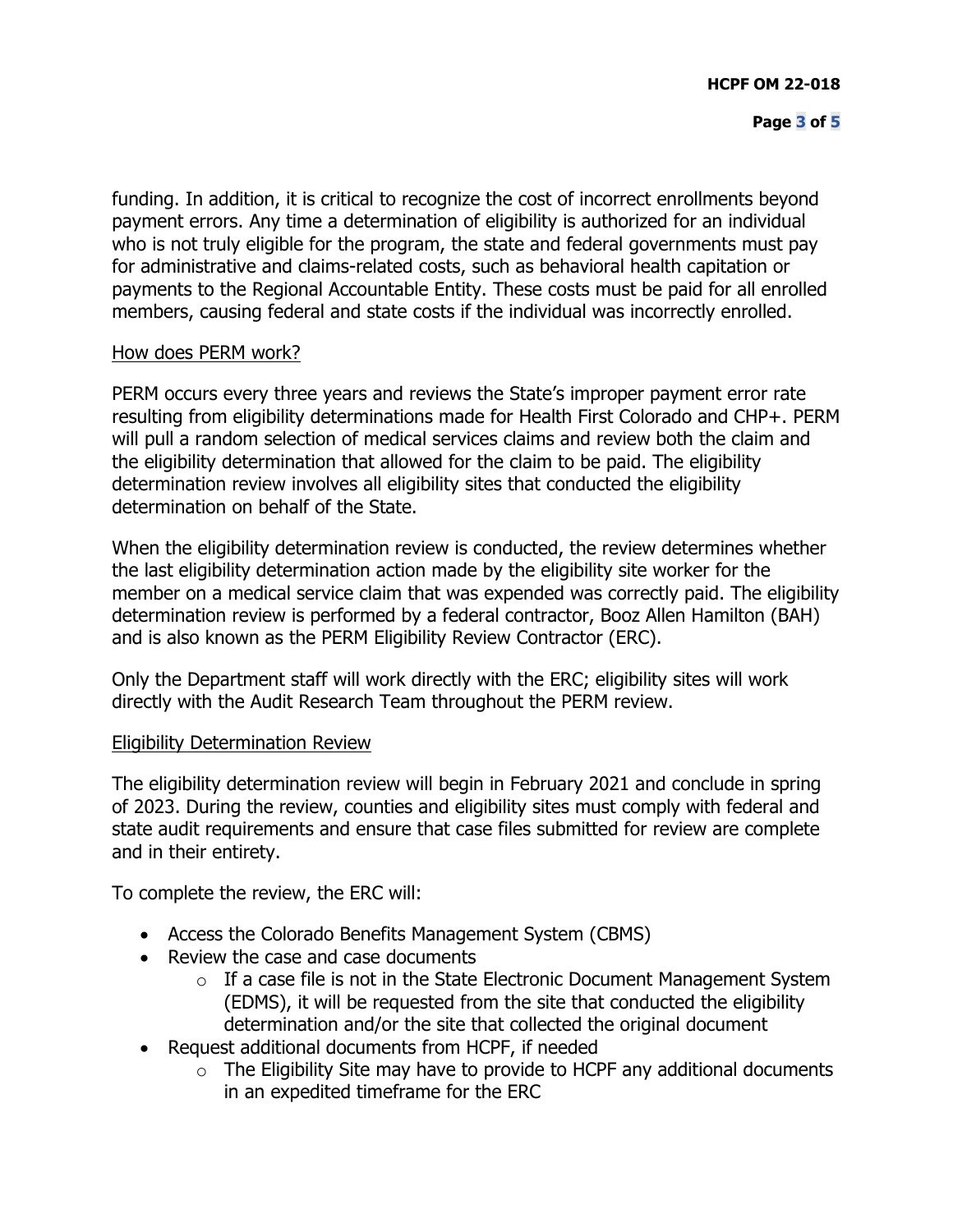• Determine if the eligibility determination was correct

Once the PERM auditors have completed their review, HCPF will initiate their desk review process, as found in 10 CCR 2505-5 1.020.10.3, for eligibility sites, resulting in the formal notification of incorrect eligibility determinations resulting from the PERM review. The desk review process would trigger non-compliance notices and corrective action plans for the eligibility site responsible for the incorrect eligibility determination, as described below.

#### Case File Requests from Eligibility Sites

The Monitoring and Quality Audit Research Team (ART) will email the eligibility sites with specifics of any additional documents requested from the ERC along with the due date. To avoid errors cited, all documents requested must be provided. Documents must be sent through encrypted email or uploaded to CBMS EDMS by the due date. ART will forward the documents received from the eligibility sites to the ERC. The initial request should not be considered final as the ERC may need additional information. If an extension is needed, the eligibility site must send to ART a written request for extension no later than two business days of the date ART emails the request.

#### Ongoing Cooperation with PERM Requests

Once the case file has been provided by the eligibility site, the ERC will complete the eligibility review. If the ERC or the Department need additional information during the review, the Audits Research team will contact the eligibility site. Prompt response to the Department's request for additional information from the eligibility site is required per 10 CCR 2505-5 1.020.10.1.

#### PERM Findings and Non-Compliance Processes

At the conclusion of the ERC's reviews, the Department will share final review results with eligibility sites. Per 10 CCR 2505-5 1.020.11, results and findings from the PERM program Eligibility Review are subject to the county administrative non-compliance processes, as PERM is a federal or state review conducted and allowed at 10 CCR 2505- 5 1.020.10.1. Findings for the eligibility site from the Eligibility Review will result in a Management Decision Letter (MDL) issued to the eligibility site, per 10 CCR 2505-5 1.020.11. MDLs will be issued after the conclusion of the Eligibility Review in mid-2023.

Upon receipt of the MDL for the eligibility site's findings, the eligibility site will be required to create a Corrective Action Plan (CAP), and no cure period will be allowed.